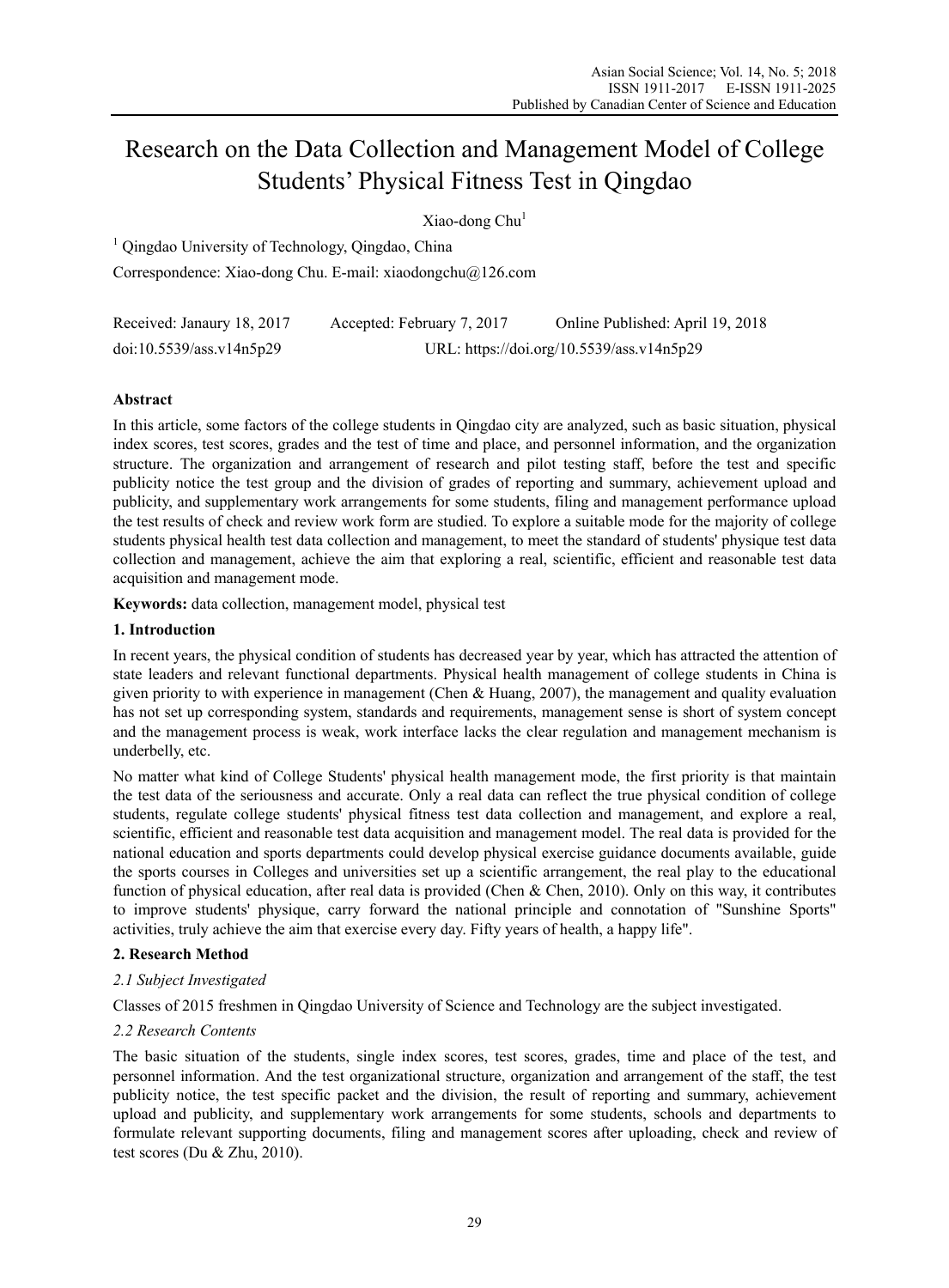# *2.3 Objectives of the Study*

According to the 2013 "national student physical health standards" (hereinafter referred to as the "standard" test and report the work of the notice of the new requirements of the document, real, scientific, efficient and reasonable arrangements for the test work. To study and explore a data acquisition and management model suitable for most college students' physical health (Wu & Cai, 2008).

## **3. Discussion and Analysis**

## *3.1 The Key Problems Plan to Be Solved*

Test object of the test work do not understand, do not pay attention to the problem.

Most of the students are not clear the content and purpose of the college students' physical fitness test. Some students are not clear the project of the test. The reason may be that although the college students' physique monitoring results an important indicator of the students' comprehensive quality evaluation and academic proficiency test and student appraising, but the decline in the actual operation process to implement. Some students take college students' physical fitness test as a burden.

## 3.1.1 Test Workload Is Huge, Time Is Tight

Base on the 2013 "standard" document requirements, the test items include 9 men and women, respectively. 2013 internal students of Qingdao University of Science and Technology as an example: a total of 27543 students, the total number of tests for 247887 passengers. The time of testing routine from the beginning of September to December 31. The basic situation of the students, supplementary work of some students, filing and management achievement after uploading, check and review of test scores.

#### 3.1.2 The Problem of Multi Evaluation, Long Process and Inaccurate Data

Due to the test items for men and women are 9, respectively. So different projects will be arranged in different locations, different time, different test methods and staff. The data error will be produced in the process of concentration from one point to one surface.

#### 3.1.3 The Test Results Could Not Be Applied In the Management of Students

The results of physical health test for schools lack the path of feedback. Teachers, students. The result of college students physique monitoring could not be view as important indicators of the students' comprehensive quality evaluation, academic proficiency test and student appraising.

#### *3.2 Program Design and Problem Solving Methods*

#### 3.2.1 Program Design

2014 freshmen as a study case, after the first semester freshmen military training ended, the university physical education time, a class as a unit according to height, weight, vital capacity, eyesight, standing long jump, sit and reach, 50 meters, pull-up (male), sit ups (female), 1000 meters (male, 800) m (female) in order to test. Taking into account the physical condition of the students, the test takes about 5 weeks to complete. The organization and supervision of the test work is mainly composed of physical education teachers in the class, the director of monitoring the health center of college students is responsible for the overall coordination and organization of the test work. Summary and upload of the results by the center for monitoring the health of college students to arrange some of the backbone teachers to use 2 weeks to complete.

The second semester of college physical education class time, the class as a unit in accordance with the sit and reach, pull-up (male), sit ups (female), 1000 meters (male), 800 meters (female) in order to test. The test can be carried out in the second half of the second semester. The organization and supervision of the test work is mainly composed of physical education teachers in the class, the director of monitoring the health center of college students is responsible for the overall coordination and organization of the test work.

The third semester of college physical education class, the class as a unit test according to the height, weight, vital capacity, eyesight, standing long jump, 50 meters of order. The organization and supervision of the test work is mainly composed of physical education teachers in the class, the director of monitoring the health center of college students is responsible for the overall coordination and organization of the test work. Summary of the results and upload by the center for monitoring the health of college students to arrange some of the backbone teachers to use 2 weeks to complete.

The fourth semester of the second semester the university physical education time, taking a class as a unit in accordance with the sit and reach, pull-up (male), sit ups (female), 1000 meters (male), 800 meters (female) in order to test. The test can be carried out in the second half of the second semester. The organization and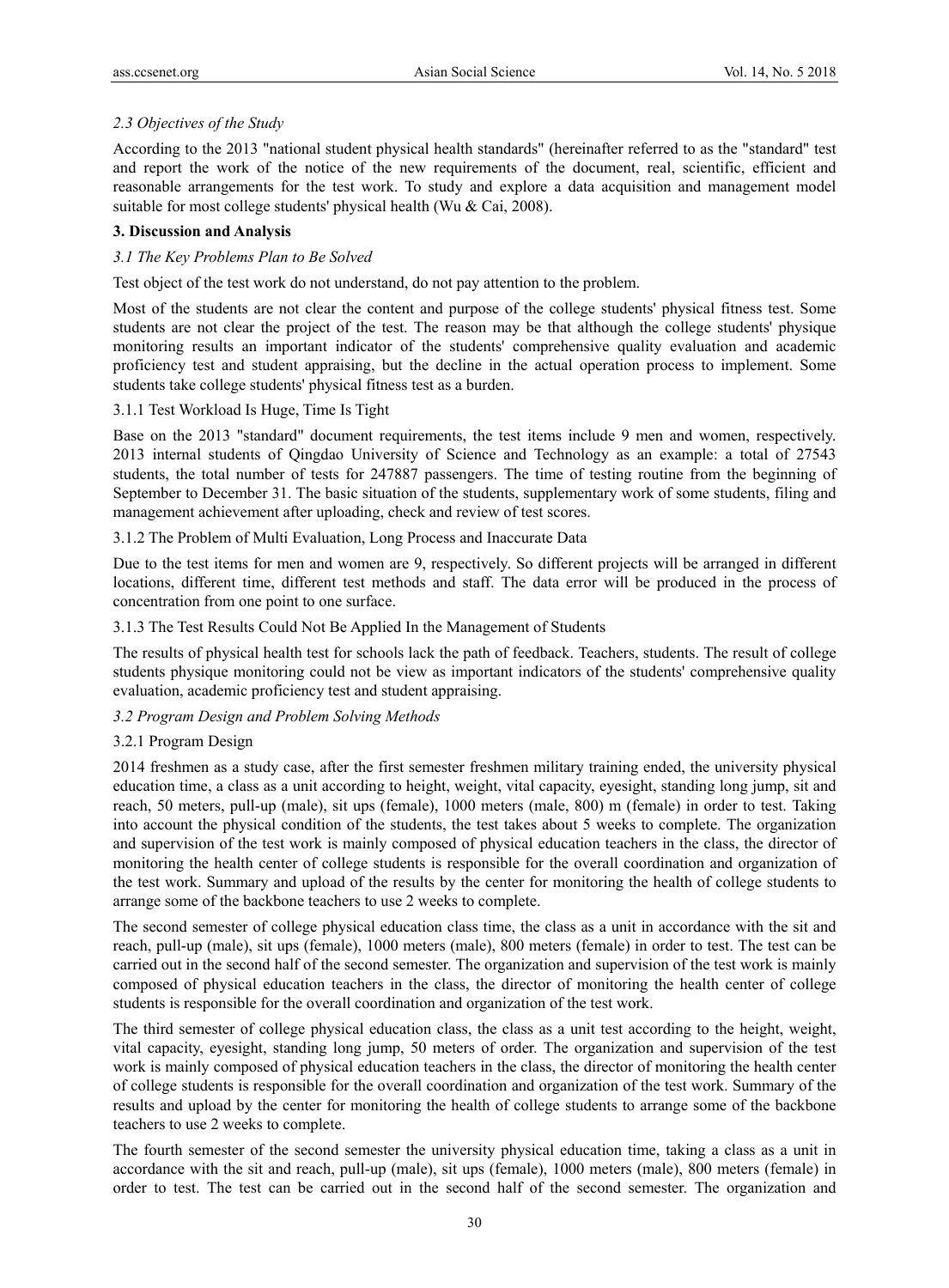supervision of the test work is mainly composed of physical education teachers in the class, the director of monitoring the health center of college students is responsible for the overall coordination and organization of the test work.

The fifth semester of the weekend's spare time for testing, the school and class as a unit test according to the height, weight, vital capacity, eyesight, standing long jump, 50 meters of order. The director of monitoring the health center of college students is responsible for the overall coordination and organization of the test work. Summary and upload of the results by the center for monitoring the health of college students to arrange some of the backbone teachers to use 2 weeks to complete.

The seventh semester of the weekend's spare time for testing, the school and class as a unit according to height, weight, vital capacity, eyesight, standing long jump, sit and reach, 50 meters, pull-up (male), sit ups (female), 1000 meters (male), 800 meters (female) in order to test. Taking into account the physical condition of the students, the test takes about 5 weeks to complete. The organization and supervision of the test work is mainly composed of physical education teachers in the class, the director of monitoring the health center of college students is responsible for the overall coordination and organization of the test work. Summary and upload of the results by the center for monitoring the health of college students to arrange some of the backbone teachers to use 2 weeks to complete.

#### 3.2.2 Solution of the Problem

#### 3.2.2.1 The Construction of College Students' Health Management Network Service Platform

At present, there are a large number of students in Colleges and universities, and the college students' physical health managers are seriously inadequate. The establishment of College Students' physical health management network service platform can be more convenient to meet the health needs of many students, improve the efficiency of physical health management. The network management platform of physical health management can realize the function of information release, appointment management, the inquiry and health education of students' physical fitness. These functions can be used to come true the organic unity ,which includes the contents of College Students' physical health management, the arrangement of test work, the evaluation of physical health, consultation and guidance, health intervention and other aspects. The network software system of the school and the management department should be able to share with each other, so that the health of the students can be effectively monitored both on the macro and micro level.

#### 3.2.2.2 Implementation of Monitoring Results Publicity System

The results of the students' physical health test are published in campus according to the grade, class, gender and other categories.

#### 3.2.2.3 To Establish a System for Testing Result Application

The school should make the" National Students Physical health standard card". This card is mainly used by students and include personal information and photos. Physical health test scores and evaluation levels of each student are recorded regularly. These will be regarded as an important index and the content of the students' comprehensive quality evaluation and academic proficiency test, and an important basis for college student appraise, graduation examination and entering a higher school.

Improve the data review system. The higher education administrative department will responsible for the supervision of the school to carry out a comprehensive test work and timely reporting of test data, register the national student physical health standard data management system, review report to the integrity, authenticity and validity of the test data, in accordance with the user management authority management system set up. After verification, the test date will be submitted.

#### 3.2.2.4 Establish a Data Review System

Basis on the test date report of the education department each year to entrust the third party agencies in the country, considering the school type, gender, grade, regional distribution and other factors, the selected department advisor will be randomly selected a certain percentage of the sample, for on-site testing the test data and work of the spot checks. The date of on-site testing data will be compared with school report test data.

## **4. Conclusion**

The data acquisition and management model of hierarchical test should be regular. The division of labor at all levels should be clear, to reduce workload at all levels, to improve work efficiency.

The students' physique health management network service platform should be constructed. This will